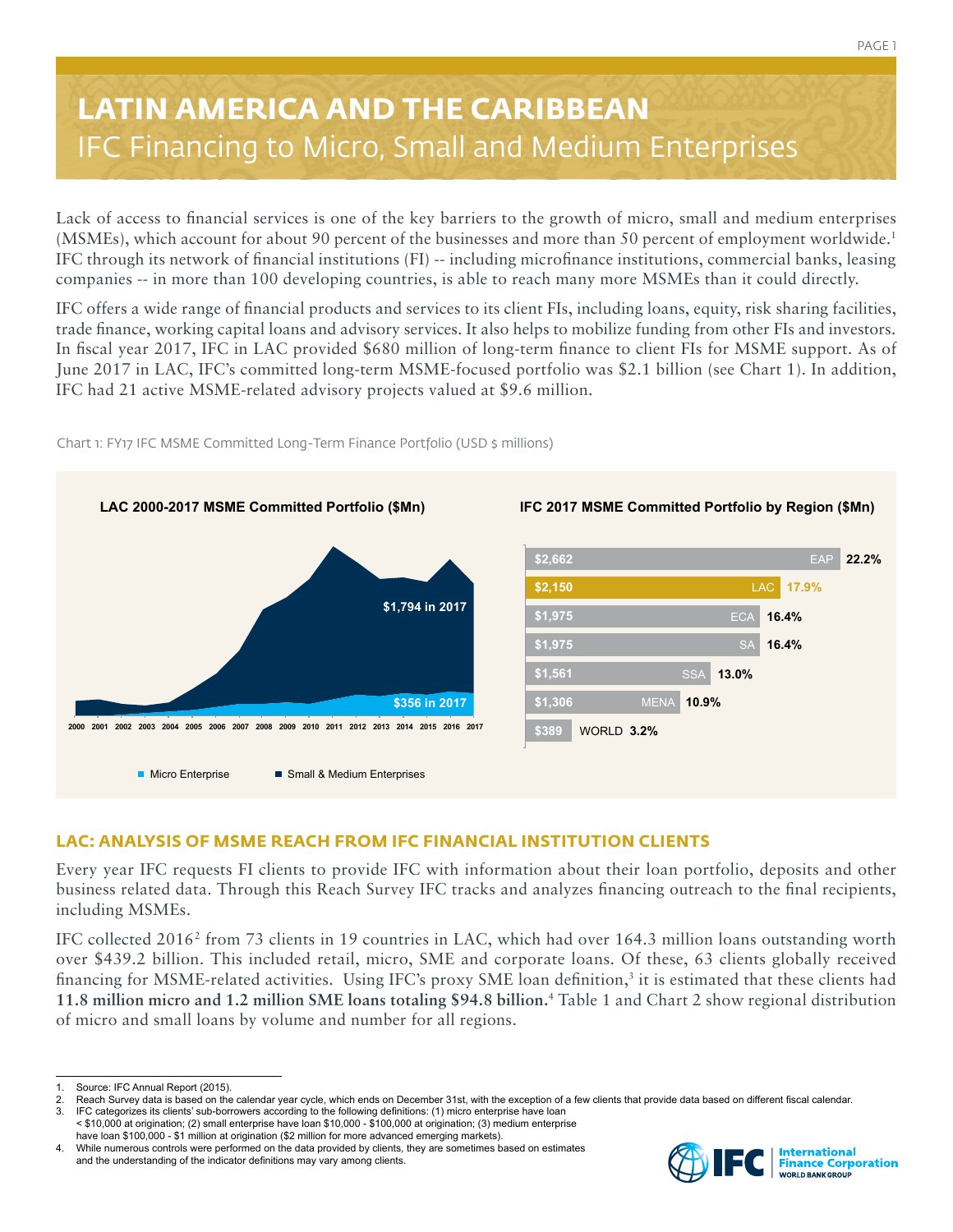

| <b>Region</b>                          | <b>Micro Loans</b> |             | <b>SME Loans</b> |             | <b>MSME Loans</b> |             |
|----------------------------------------|--------------------|-------------|------------------|-------------|-------------------|-------------|
|                                        | # Millions         | \$ Billions | # Millions       | \$ Billions | # Millions        | \$ Billions |
| East Asia and the Pacific              | 9.7                | 27.1        | 5.3              | 177.8       | 15.0              | 204.8       |
| Europe and Central Asia                | 3.2                | 6.3         | 1.0              | 50.5        | 4.2               | 56.8        |
| <b>Latin America and the Caribbean</b> | 11.8               | 10.5        | 1.2              | 84.3        | 13.0              | 94.8        |
| Middle Fast and North Africa           | 2.8                | 4.5         | 0.2              | 14.8        | 3.0               | 19.3        |
| South Asia                             | 23.3               | 10.9        | 0.6              | 17.2        | 23.9              | 28.0        |
| Sub-Saharan Africa                     | 2.8                | 1.4         | 0.1              | 6.6         | 2.9               | 8.0         |
| <b>Total Loans</b>                     | 53.7               | 60.7        | 8.3              | 351.1       | 62.0              | 411.8       |

Table 1: IFC FI Clients' Micro and SME Outstanding Loan Portfolio by Region, 2016

Chart 2: IFC FI Clients' Micro and SME Outstanding Loan Portfolio Distribution (%), 2016



#### **LAC: IFC CLIENTS' MSME LOAN PORTFOLIO BY TYPE OF IFC ENGAGEMENT**

IFC places its MSME clients in two categories: FIs supported by IFC in the area of microfinance – clients with microfinance-focused engagements; and FIs supported by IFC in the area of SME financing – clients with SMEfocused engagements. In 2016, IFC collected or extrapolated data from 17 microfinance and 46 SME-focused engagements in LAC. SME-focused clients funded about 76.5 percent of the total number of micro loans representing 71.5 percent of the total funding for the microenterprises. The microfinance focused clients also crossed over to SME with 10.3 percent of the number of SME loans and 4.2 percent of the total volume. In addition, 29.4 percent of clients with microfinance-focused engagement and 15.2 percent of clients with SME-focused engagement received advisory services.

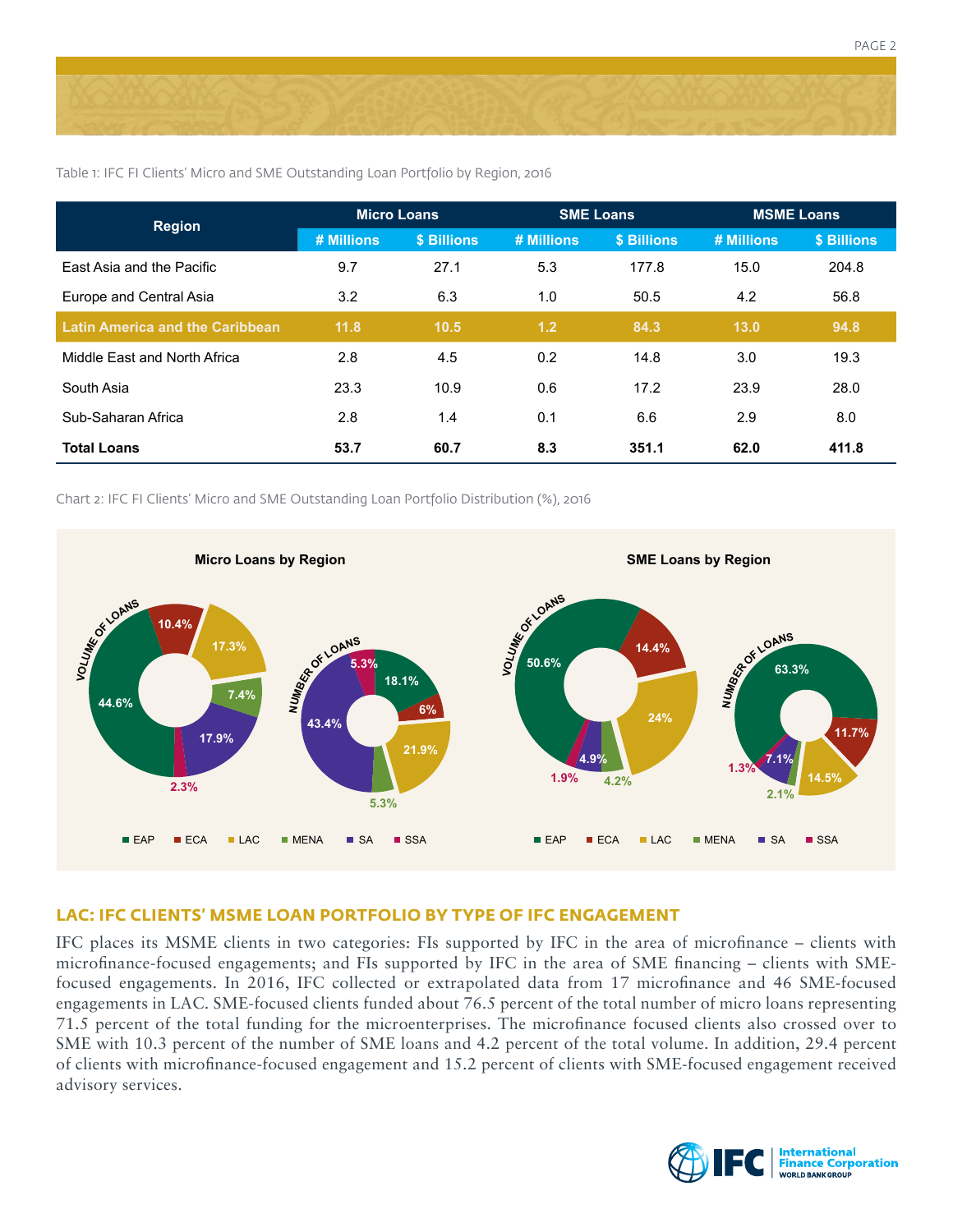

Table 2: Microfinance-Focused Engagements in  $LAC<sup>5</sup>$  Table 3: SME-Focused Engagements in  $LAC<sup>6</sup>$ 

|                  | <b>Outstanding</b><br><b>Loan Portfolio</b> |             | Average<br><b>Loan Size</b> | <b>NPLS</b> |              | <b>Outstanding</b><br><b>Loan Portfolio</b> |      | <b>Average</b><br><b>Loan Size</b> | <b>NPLs</b> |
|------------------|---------------------------------------------|-------------|-----------------------------|-------------|--------------|---------------------------------------------|------|------------------------------------|-------------|
| <b>Loan Type</b> | # Millions                                  | \$ Billions |                             | $\sqrt{2}$  |              | Loan Type # Millions \$ Billions            |      |                                    | $\%$        |
| Micro            | 2.8                                         | 3.0         | 1.080                       | 2.4%        | Micro        | 9.0                                         | 7.5  | 834                                | 5.8%        |
| <b>SME</b>       | 0.1                                         | 3.6         | 28.740                      | 2.1%        | <b>SME</b>   | 1.1                                         | 80.7 | 74.458                             | 4.2%        |
| <b>Total</b>     | 2.9                                         | 6.6         | 2.270                       | 2.3%        | <b>Total</b> | 10.1                                        | 88.2 | 8.754                              | 4.3%        |

Notably, the microfinance-focused engagements reported lower NPL level compared to SME-focused engagement in both Micro loans and SME loans (see Tables 2 and 3).

### **LAC: IFC CLIENTS' LOANS TO WOMEN AND WOMEN-OWNED MSMES**

Gender equality is a fundamental condition for a prosperous and sustainable world; however, in many countries women have lower access to education, employment, business opportunities and financial services, as well as unequal social status and rights. The annual estimated credit gap for women-owned SMEs is about \$260-320 billion.7

To address this challenge, IFC launched Banking on Women Program that promotes financing for women-owned SMEs. In addition, recently IFC requested clients to report on their loan portfolios to women-owned enterprises. In 2016, 30 IFC FI clients provided data for micro loans to women while 30 FI clients provided SME loans to women data. These clients provided about 26.4 percent of total micro loans by number to women, and 16.6 percent of total SME loans by number to women-owned firms<sup>8</sup> (see Table 4).

Table 4: LAC: IFC FI Clients' Loans to Women and Women-owned MSMEs

|            | Number of<br><b>Loans to Women</b> | <b>Total Volume of</b><br><b>Loans to Women</b> | Number of<br><b>Loans to Women</b> | <b>Total Volume of</b><br><b>Loans to Women</b> | <b>NPLS</b> |
|------------|------------------------------------|-------------------------------------------------|------------------------------------|-------------------------------------------------|-------------|
| Loan Type  | # '000                             | <b>\$ Millions</b>                              | % Of total                         | % Of total                                      | $\%$        |
| Micro      | 2.404.0                            | 1.951.54                                        | 26.4%                              | 30.4%                                           | 3.3%        |
| <b>SME</b> | 93.3                               | 3.045.59                                        | 16.6%                              | 8.1%                                            | $4.4\%$     |

## **LAC: MSME LOAN PORTFOLIO GROWTH AND DYNAMICS**

The volume of micro and SME loans by IFC's portfolio of MSME client FIs has grown consistently over time. Three main factors influence MSME loan portfolio growth: 1) changes in the MSME portfolio among existing IFC clients, 2) entries of new clients, and 3) exits of existing clients, when, for example, IFC clients fully repay their loans. The dynamics of these factors determines the MSME reach growth trends from year to year. Thus, in the post-financial crisis period (2011-2016), the MSME loan portfolio increased 17.3 percent by number, and 14.7 percent by volume of loans on a compounded basis.

During 2015-2016, the volume of MSME loans increased by 9.3 percent, although the number of loans decreased by 9.2 percent. In 2016, new clients contributed with 389,000 MSME loans totaling \$4.0 billion. Also, 40 MSME-focused clients reported data in 2014, 2015, and 2016. During this period, the number of MSME loans they provided grew by 17.8 percent and volume increased by 12.6 percent on a compounded basis.



<sup>5,6.</sup> Average Loan Size and NPLs do not include extrapolated data.<br>7. IEC Enterprise Gan Database (2011) http://smefinanceforum.org

IFC Enterprise Gap Database (2011). http://smefinanceforum.org/data-sites/ifc-enterprise-finance-gap

<sup>8.</sup> IFC defines women-owned SME as a firm with (a) > 51 percent ownership/stake by a woman/women; or (b) > 20 percent owned by a woman/women AND 1 woman as CEO/COO (President/Vice-President) as well as 30 percent of the board of directors being women where a board exists; and which received loans from \$10,000 to \$1 or 2 million at origination.